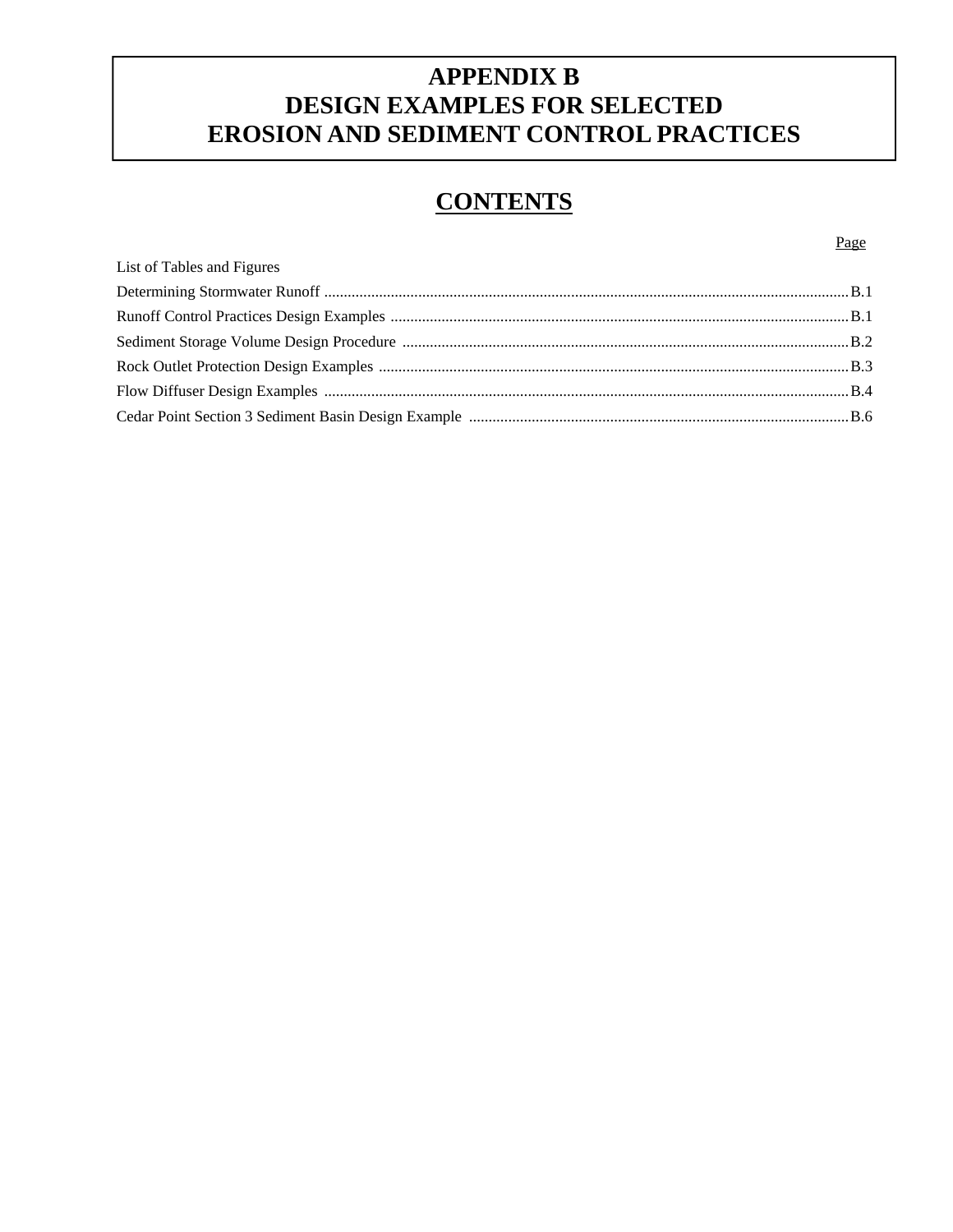Section prepared by:

Donald W. Lake Jr., PE, CPESC, CPSWQ Former State Conservation Engineer USDA– Natural Resources Conservation Service Syracuse, New York

Adjunct Assistant Professor State University of New York, College of Environmental Science and Forestry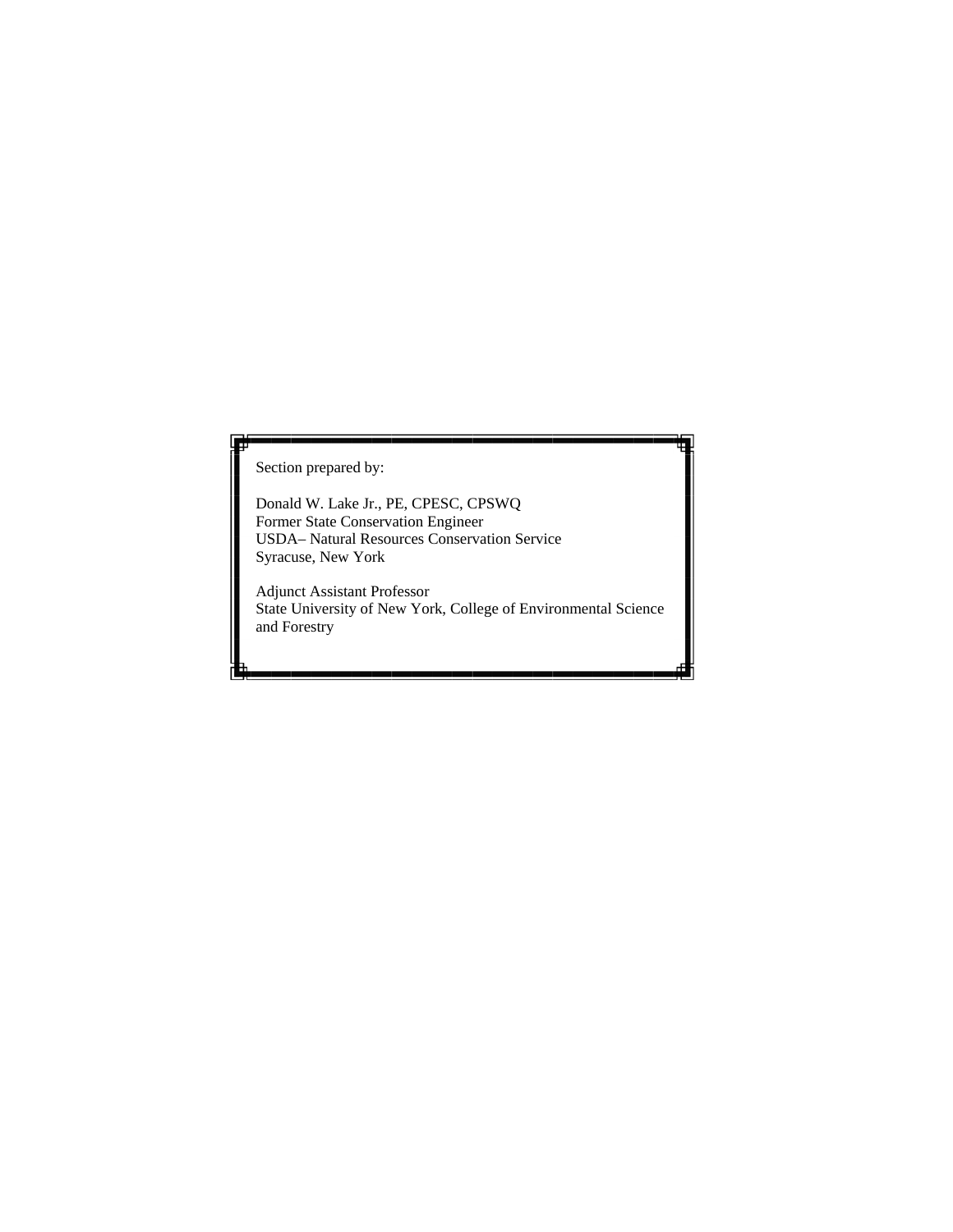# **List of Tables and Figures**

| <b>Figure</b> | Title | Page |
|---------------|-------|------|
| B.1           |       |      |
| B.2           |       |      |
| B.3           |       |      |
| B.4           |       |      |
| <b>B.5</b>    |       |      |
| <b>B.6</b>    |       |      |
| B.7           |       |      |
| <b>B.8</b>    |       |      |
| <b>B.9</b>    |       |      |
| <b>B.10</b>   |       |      |
| <b>B.11</b>   |       |      |
| <b>B.12</b>   |       |      |
| <b>B.13</b>   |       |      |
|               |       |      |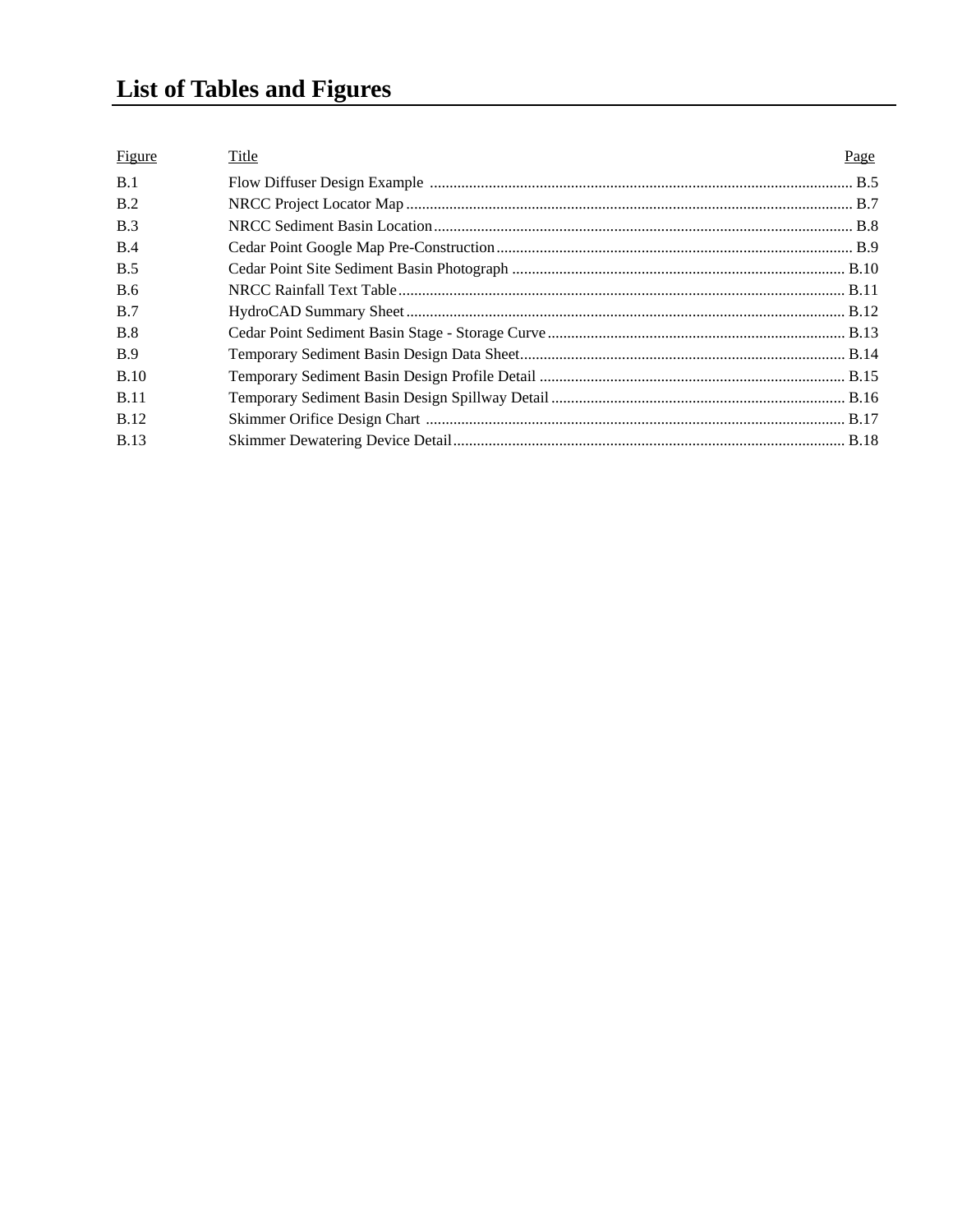### **APPENDIX B DESIGN EXAMPLES FOR SELECTED EROSION AND SEDIMENT CONTROL PRACTICES**

### **Background**

Standard details and drawings for temporary erosion and sediment control practices have been used since the early 1970's. Many of these details were developed by the United States Department of Agriculture (USDA) Soil Conservation Service (SCS), now known as the Natural Resources Conservation Service (NRCS). These details were incorporated into many state design manuals. These practices included the following:

- Earth Dike
- Construction Ditch
- Perimeter Dike/Swale
- Flow Spreader
- Pipe Slope Drain
- Straw Bale Dike
- Silt Fence

 section is a 6-foot bottom width, 1-foot design depth, and What made the use of these details attractive was that they were sized based upon the drainage area, and no extensive engineering calculations were needed for design. For example, if we needed to design a construction ditch to control the runoff from 8 acres above a disturbed construction area by sloping the swale at 3 percent, we would look at page 3.4 and select Ditch B, with a channel treatment of seed and straw mulch. The Ditch B cross 2:1 side slopes.

 York State as well as the design rainfall amount. As a result, individuals have often wondered what level of This selection process is independent of location in New protection is actually being provided.

Site specific practice design depends on a number of variables. These include drainage area, hydrologic soil group, cover, topography, rainfall amount, and intensity or distribution.

The following design examples illustrate how these variables can be incorporated into site specific design process.

### **Determining Stormwater Runoff**

 Stormwater runoff volumes and peak discharges should be Section 1, the hydrologic data published by the Northeast Regional Climate Center (NRCC), provides updated rainfall Regional Climate Center (NRCC), provides updated rainfall values for a wide range on frequencies and durations on calculated using current hydrologic data. As noted in

 of runoff, runoff volumes, and flow durations. their website, **http://precip.eas.cornell.edu/**. These data combined with construction site runoff curve numbers are then used with appropriate software to calculate peak rates

A detailed example of this process is presented in the design example for Sediment Basin Design.

### **Runoff Control Practices Design Examples**

This method of designing a practice or evaluating the performance of a proposed practice, is applicable to most of the temporary runoff practices. The first example evaluates the effectiveness of the construction ditch.

#### Example 1: Case 1 - Construction Ditch A

Given:

Drainage Area  $=$  4.9 acres

Hydrologic Soil Group  $= C$ 

Runoff Curve Number =  $91$  (C soil disturbed for construction)

Slope of Swale  $= 3\%$ 

Rainfall (P) =  $2.5$  inches (from NRCC) (This represents NY state's average 1-year, 24-hour storm)

Runoff  $(Q) = 1.6$  inches (from TR55 RCN tables)

Time of Concentration for Runoff  $(T_c) = 6$  minute (assumed 0.1 hour, the shortest allowed with TR-55)

*From HydroCAD routing:* 

 $Q_p = 12.2$  cfs

For Ditch A, the design cross-section shows a bottom width of 4 feet., design depth of 1 foot, and 2:1 side slopes.

Therefore, ditch area  $= 6 \text{ ft}^2$  for design depth

Compute velocity, 
$$
V = \frac{1.486}{n} \left(\frac{A}{Wp}\right)^{2/3} S^{1/2}
$$

Where:

 $n = 0.040$  for vegetated channels<br>A = 6 sq. ft.  $Wp = 8.2$  ft. (wetted perimeter)<br>S = .03 ft/ft (slope)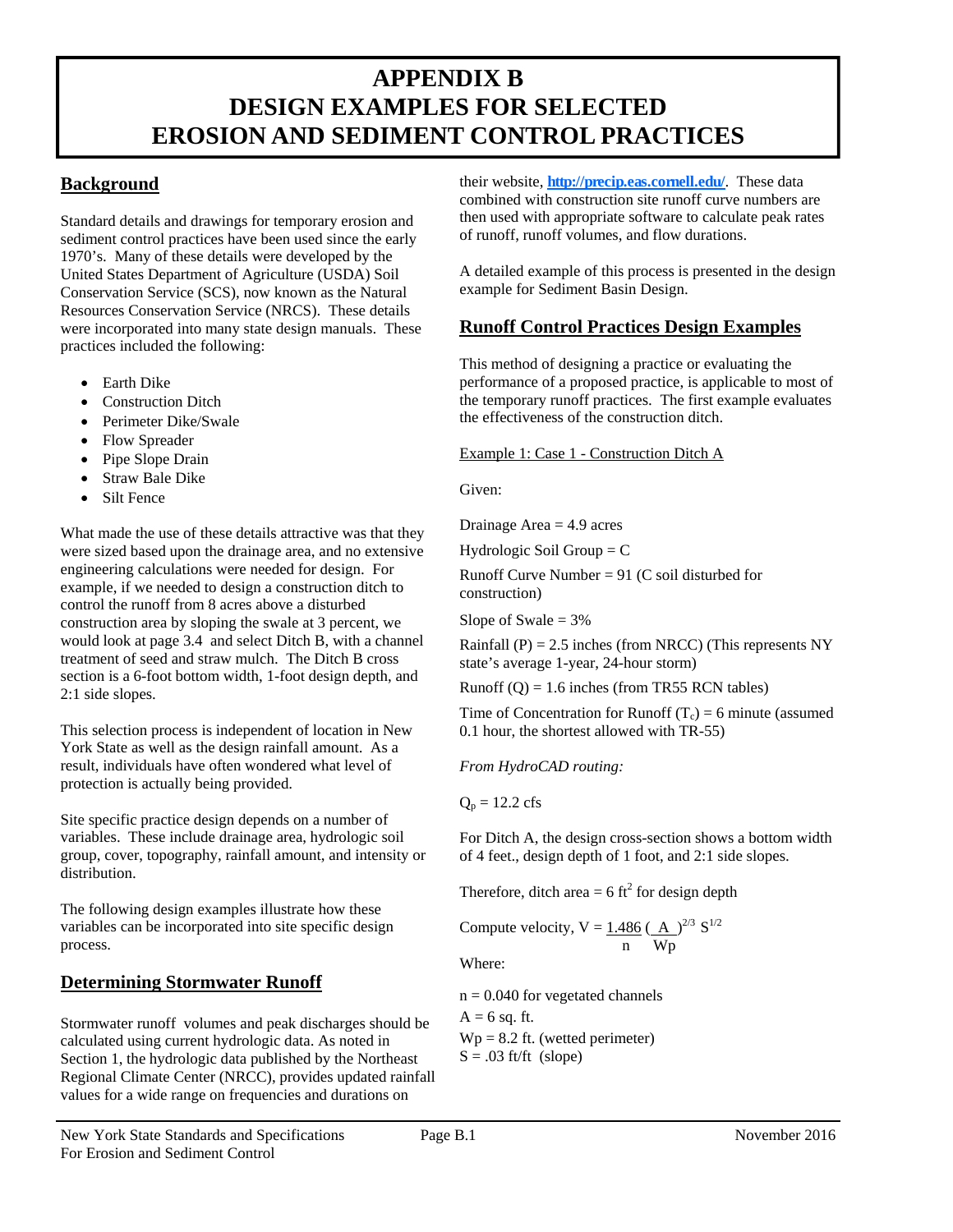Therefore,  $V = 1.486 \left( 6 \right)^{2/3} (0.03)^{1/2}$  Rainfall (P) = 3.5 inches (NRCC)

Select the appropriate stabilization lining.

Since  $Q = AV$ , the ditch capacity is

 $Q = (6 \text{ ft}^2)(5 \text{ ft/sec}) = 30 \text{ cfs or more than twice required}$ 

Runoff Curve Number =  $91$ Hydrologic Soil Group = C Slope of Swale  $= 3\%$ 

Runoff  $(Q) = 1.6$  inches

Time of Concentration for Runoff  $(T_c) = 0.1$ 

 For Ditch B, the design cross-section has a 6-foot bottom width, 1-foot depth, and 2:1 side slopes.

Computing velocity for a ditch slope of 3%,

 .04 10.47

 $V = (37.15)(0.836)(0.173) = 5.37$  ft/sec

Since:

 $Q = AV$ , the ditch capacity is

 $Q = (8 \text{ ft}^2)(5.37 \text{ ft/sec}) = 43 \text{ cfs}$ 

Case 3 - This site is adjacent to a significant water body in Westchester County. We want to protect the site for the 2 year, 24-hour storm.

Given:

Drainage Area  $= 10$  acres

 $Hydrologic$  Soil Group  $= D$  soils

Runoff Curve Number = 94, ("D" under construction)

Rainfall (P) =  $3.5$  inches (NRCC)

.04 8.2 Runoff (Q) = 2.8 inches (TR55 RCN)

 $= 5$  feet per second Assume Time of Concentration for Runoff (T<sub>c</sub>) = 0.1 hour (most conservative value)

*From HydroCAD routing:* 

 $Qp = 28.7$  cfs

Case 2—Construction Ditch B is 43 cfs with a velocity of 5.37 feet per second. From Case 2, Ditch B, we know that the maximum capacity

Given: Our conclusions would indicate that Ditch B is adequate for capacity. The velocity is higher and thus a lining should be Drainage Area = 10 acres used to protect the ditch from erosion.

#### **<u>Sediment Storage Volume Design Procedure</u>**

 the toes of fill slopes to capture sediment laden runoff. These have failed many times in the field due to poor siting, *From HydroCAD routing:* improper installation, lack of maintenance, and little consideration of the proper use of the practice Rainfall  $(P) = 2.5$  inches Practices such as silt fence, straw bale dikes, earthen berms, and other slope interupters, are often used on slopes or near consideration of the proper use of the practice.

 $Q_p = 25 \text{ cfs}$  The following design example shows how careful we need to be in using these practices. We will look at the use of silt fence in the following typical situations.

Therefore, the area =  $8 \text{ ft}^2$  Case 1 - At the toe of a 3:1 earthfill

Given:

Earthfill slope 30 feet high , slope length 95 feet

Hydrologic Soil Group—C

The Runoff Curve Number  $= 91$  (bare soil)

 Typically, the installed height of the silt fence is 30-36". The maximum design sediment depth behind the silt fence is 50% of its height, or 18" maximum.

For this case, the design sediment area is equal to:

 $A = 1/2bh$ 



Slope of Swale  $= 3\%$  \* Design sediment storage volume

November 2016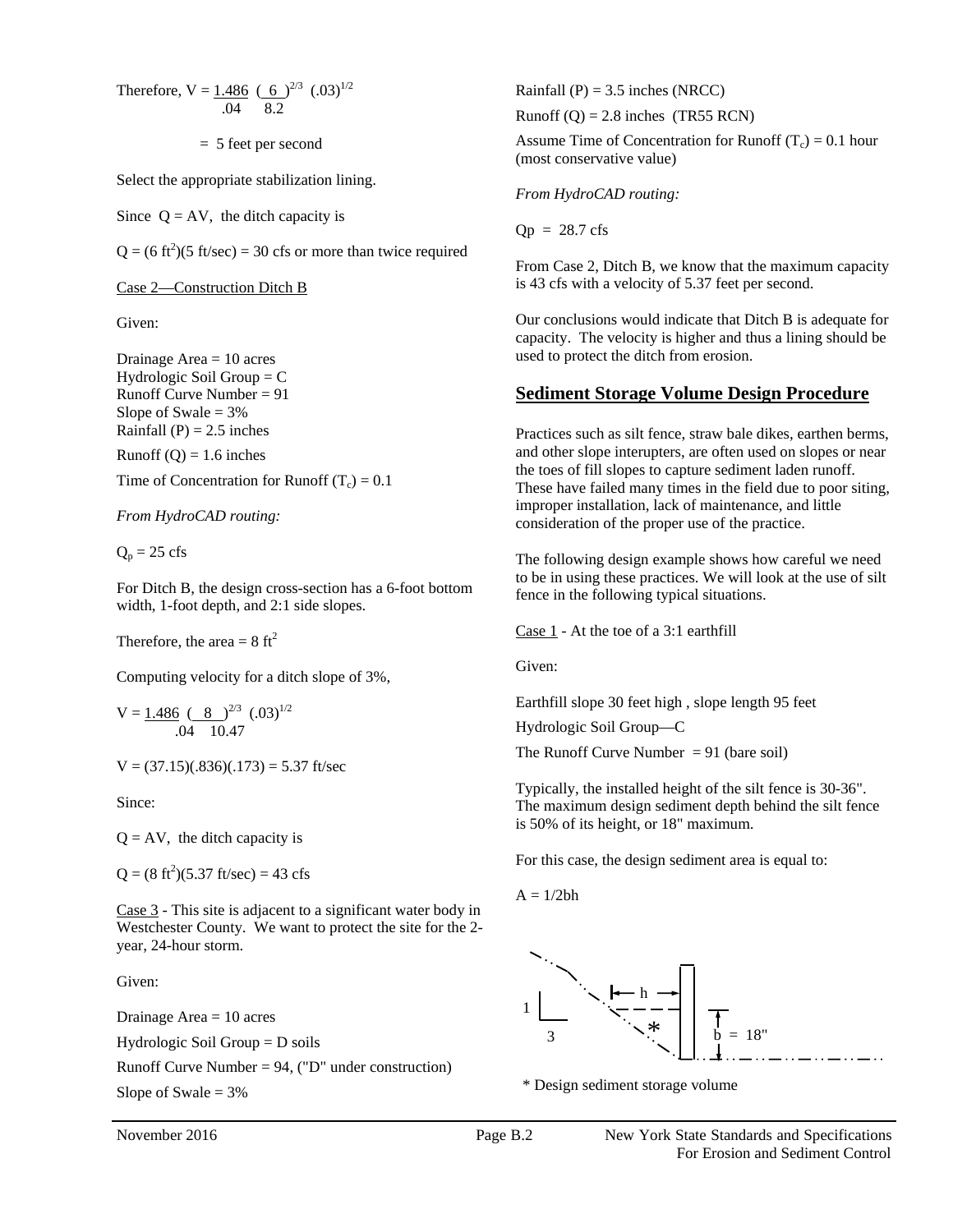$A = 1/2$  (1.5')(4-5') = 3.375 sq. ft. per linear foot

This equals 337.5 cubic feet per 100 feet of fence.

The actual slope surface is approximately 95 feet. For a rainfall of 1 inch on this site, the runoff equals 0.4 inches (TR55). The total volume of runoff would equal

0.4 inches x 9500 sq. ft. = 317 cu. ft. 12 inches/ft

This example shows that the volume required for a 1-inch storm is barely provided, but the location of the fence provides no buffer for material that rolls down the slope nor room for maintenance. The fence should be located at least 10 feet from the toe of the slope.

Case 2- Determine level of protection for CASE 1 when fence is moved 10 feet from the toe of slope.

When the silt fence is moved 10' away from the 3:1 slope, the design area of storage equals,

337.5 sq. ft. + 1,500 sq. ft. = 1,837.5 cu.ft. per 100 feet of fence

Since this is the maximum runoff volume that can be controlled, the runoff depth equates to:

 $1,837.5 \text{ ft}^3 = 0.193 \text{ feet} = 2.3 \text{ inches}$ 9.500  $\rm ft^2$ 

From TR55 for a runoff  $Q = 2.3$  inches, with a Curve Number at 91, P, rainfall is found to be 3.2 inches.

Thus, this design configuration can manage to store the runoff from a 3.2 inch rainfall event.

This method can be used to evaluate the positioning of these sediment control practices on the contour to hold sediment close to its source. It allows a designer to evaluate an existing condition, or to select a specific level of protection higher than that which may be provided by the standard details.

#### **Rock Outlet Protection Design Examples**

(Refer to Rock Outlet Protection Standard on Page 3.40)

Example 1: Pipe Flow (full) with discharge to unconfined section.

Given: A circular conduit flowing full.

 $Q = 280$  cfs, diam. = 66 in., tailwater (surface) is 2 ft. above pipe invert (minimum tailwater condition).

Find: Read  $d_{50} = 1.2$  and apron length  $(L_a) = 38$  ft. Apron width = diam.  $+ L_a = 5.5 + 38 = 43.5$  ft.

Use:  $d_{50} = 15$ ",  $d_{max} = 22$ ", blanket thickness = 32"

Example 2: Box Flow (partial) with high tailwater

 Given: A box conduit discharging under partial flow conditions. A concrete box 5.5 ft. x 10 ft. flowing 5.0 ft. deep,

 $Q = 600$  cfs and tailwater surface is 5 ft. above invert (max. tailwater condition).

 Since this is not full pipe and does not directly fit the nomograph assumptions of Figure 7B.13 substitute depth as the diameter, to find a discharge equal to full pipe flow for that diameter, in this case 60 inches.

Since, 
$$
Q = AV
$$
 and  $A = \frac{\pi D^2}{4}$ 

First, compute the actual box culvert velocity for the given flow conditions:

$$
V = (Q/A) = (600/(5) (10)) = 12
$$
fps

 Then determine the equivalent flow through a 5 foot diameter pipe using the same velocity as the box culvert as computed above:

$$
Q = \frac{\pi D^2}{4} \times V = \frac{3.14 (5 \text{ ft})^2}{4} \times 12 \text{fps} = 236 \text{ cfs}
$$

At the intersection of the curve  $d = 60$  in. and  $Q = 236$  cfs, read  $d_{50} = 0.4$  ft.

Then reading the  $d = 60$  in. curve, read apron length  $(L_a) =$ 40 ft.

Apron width,  $W =$  conduit width +  $(0.4)(L_a) = 10 + (0.4)$  $(40) = 26$  ft.

**Example 3: Open Channel Flow with Discharge to** Unconfined Section

 Given: A trapezoidal concrete channel 5 ft. wide with 2:1 side slopes is flowing 2 ft. deep,  $Q = 180$  cfs (velocity = 10) fps) and the tailwater surface downstream is 0.8 ft. (minimum tailwater condition).

Find: Using similar principles as Example 2, compute equivalent discharge for a 2 foot, using depth as a diameter, circular pipe flowing full at 10 feet per second.

Velocity:

 $Q = \pi (2\text{ft})^2$  x 10 fps = 31.4 cfs

New York State Standards and Specifications Page B.3 November 2016 For Erosion and Sediment Control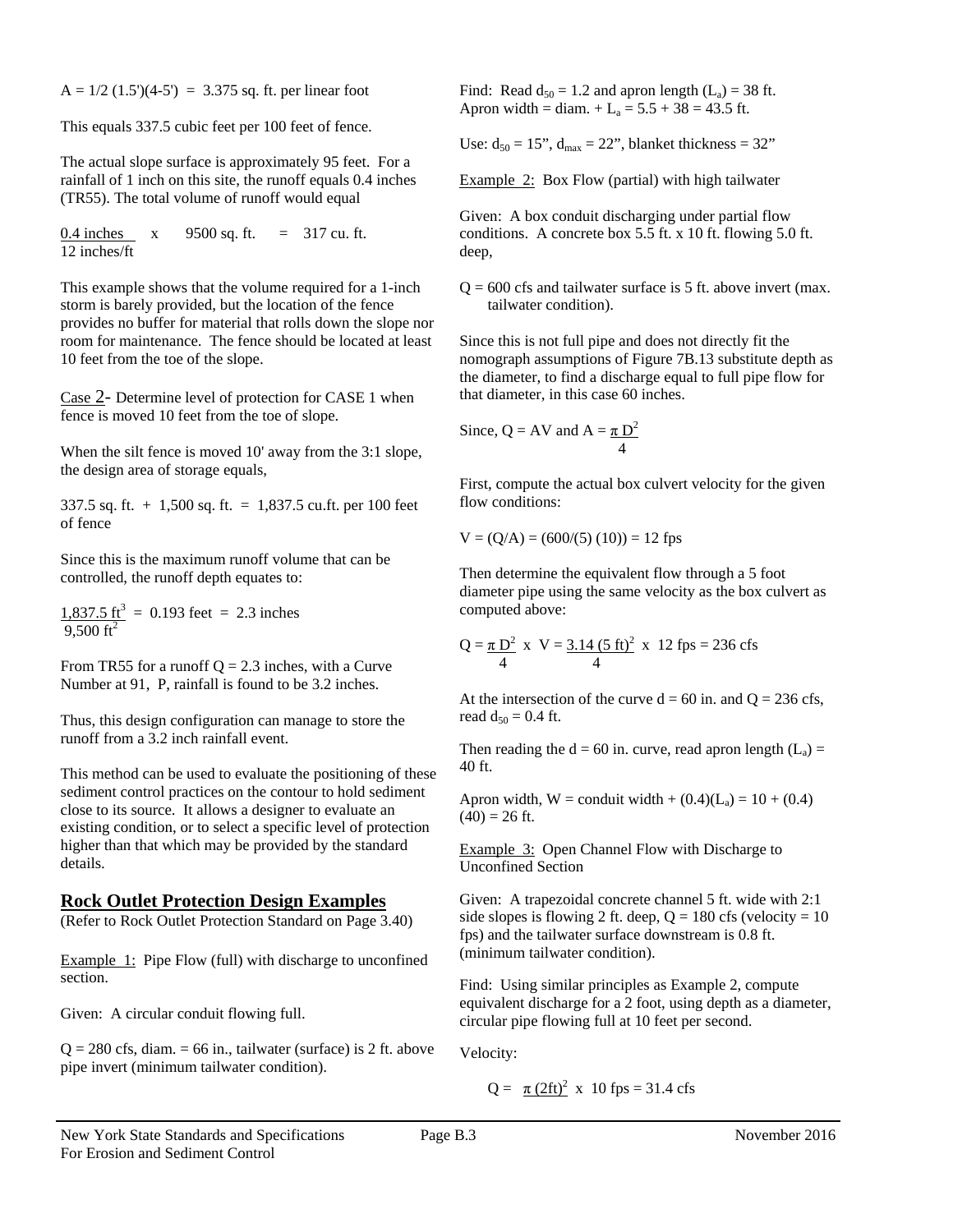length, the diffuser length is:

- $d_{50} = 0.6$  ft. At intersection of the curve,  $d = 24$  in. and  $Q = 32$  cfs, read
- Then reading the  $d = 24$  in. curve, read apron length  $(L_a) =$  $20$  ft.
- Apron width, W = bottom width of channel +  $L_a = 5 + 20 =$ 25 ft.

Example 4: Pipe flow (partial) with discharge to a confined section

 Given: A 48 in. pipe is discharging with a depth of 3 ft.  $Q = 100$  cfs, and discharge velocity of 10 fps (established from partial flow analysis) to a confined trapezoidal channel with a 2 ft. bottom, 2:1 side slopes,  $n = .04$ , and grade of 0.6%.

 velocity of 3.9 fps. Calculation of the downstream channel (by Manning's Equation) indicates a normal depth of 3.1 ft. and normal

 Since the receiving channel is confined, the maximum tailwater condition controls.

Find: discharge using previous principles:

$$
Q = \frac{\pi (3ft)^2}{4} \times 10 \text{ fps} = 71 \text{ cfs}
$$

At the intersection of  $d = 36$  in. and  $Q = 71$  cfs, read  $d_{50} =$ 0.3 ft.

Reading the  $d = 36$ " curve, read apron length  $(L_a) = 30$  ft.

 the minimum depth of riprap to be maintained for the entire Since the maximum flow depth in this reach is 3.1 ft., that is length.

#### **Flow Diffuser Design Examples**

(Refer to Flow Diffuser on Page 3.16)

 8.8 cubic feet per second results from a curve number of 80 diffused off the right of way to prevent excessive flows further down the access road corridor. The stormwater runoff from a 3.5 acre drainage area is to be discharged offsite through a flow diffuser. The drainage area is upland meadow, pasture and access road. The 10 year, 24 hour rainfall is 3.5 inches. A peak rate of runoff of and a time of concentration of 6 minutes (0.10 hour), using the HydroCAD computer model. This flow is being

A. Determine the diffuser length:

 vegetated buffer area is 0.25 cfs, per linear foot of weir Since the maximum flow rate from the diffuser onto the diffused off the right of way to prevent excessive flows<br>further down the access road corridor.<br>A. Determine the diffuser length:<br>Since the maximum flow rate from the diffuser onto the<br>vegetated buffer area is 0.25 cfs, pe

$$
W = \frac{Q_{10}}{Q_D} = \frac{8.8 \text{ cfs}}{0.25 \text{ cfs} \cdot \text{ft}} = 35.2 \text{ ft}
$$

B. Using the standard minimum diffuser cross-section dimensions, solve for the  $d_{50}$  rock size:

Assume: 1:1 side slopes, 2 ft top width,  $h = 1.0$  ft,  $W = 36$  ft for:

$$
Q = \frac{(h^{2/3}) (W)}{[L/D + 2.5 L^2]^{0.5}}
$$
  
Where:

h = ponding depth behind the diffuser

 $W =$  linear length of diffuser along centerline

 $L =$  average horizontal flow length through the diffuser perpendicular to the centerline

 $D =$  average stone diameter (ft.) in the structure

Try a D  $(d50) = 0.50$  ft (6 inches), from typical cross section, L=3 ft, then,

$$
Q = \frac{1^{2/3} \times 36}{[3/0.5 + 2.5 + (3)^2]^{0.5}} = \frac{36}{(17)^{0.5}} = \frac{36}{4.18}
$$

 discharge and the design is balanced. Therefore,  $Q = 8.6$  cfs, this approximates the 10 year

What if  $d_{50}$  is 0.75 ft. or 9 in.?, then:

$$
Q = \frac{36}{[3/0.75 + 2.5 + (3)^2]^{0.5}} = \frac{36}{3.94} = 9.1 \text{ cfs}
$$

diffuser configuration. diffuser configuration.<br><u>Design Note: Changing</u> the variables of height, side slope, And this flow exceeds the maximum allowable. Figure B.1 on page B.5 shows the dimensions and details for the final

 rock size, and weir length, will result in a change of the constant overflow rate. diffuser discharge. All dimensions need to be balanced so the diffused flow does not exceed the maximum allowable of 0.25 cfs per linear foot of the diffuser. This practice can be modeled for storage requirements as a pond with a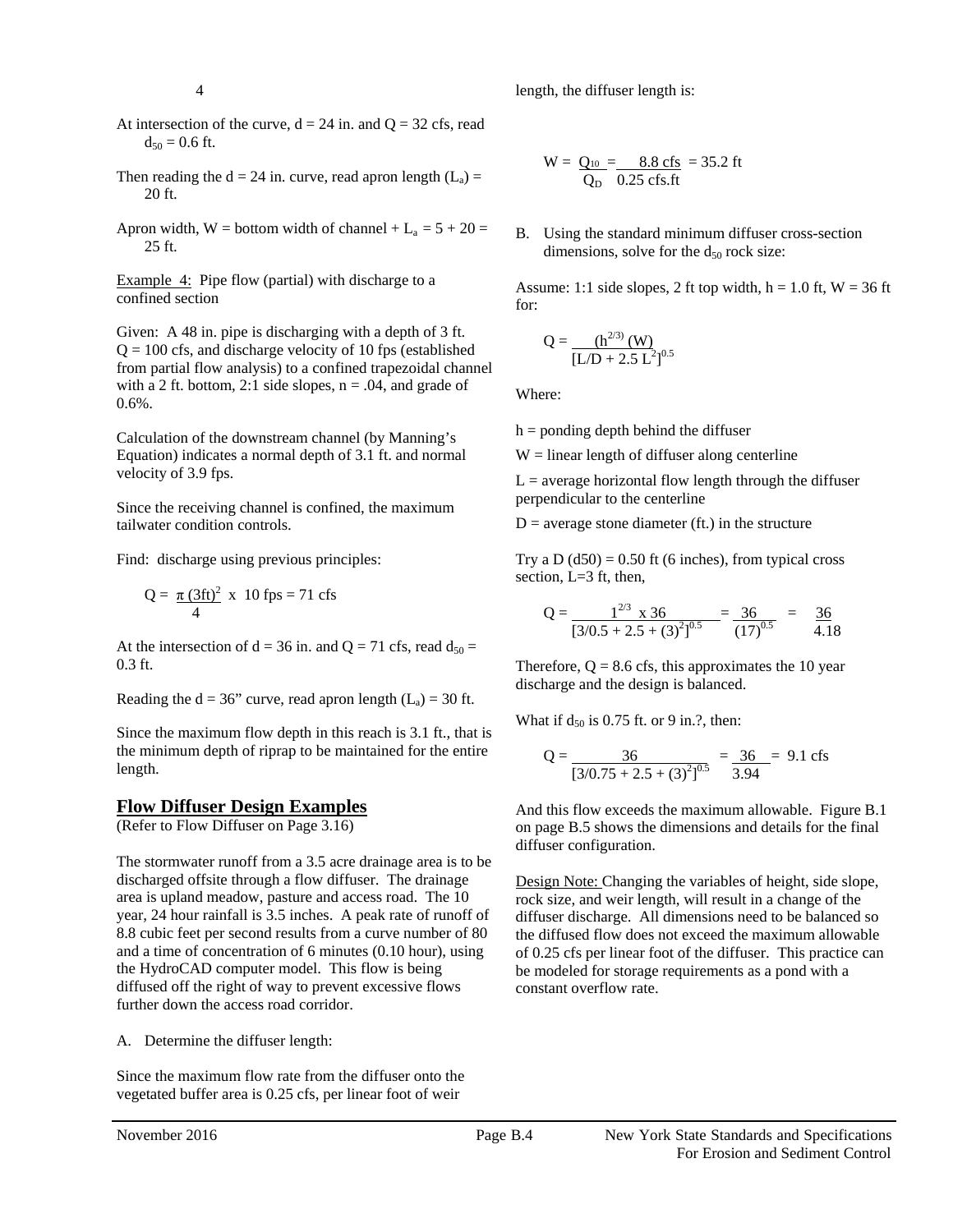**Figure B.1 Flow Diffuser Design Example** 

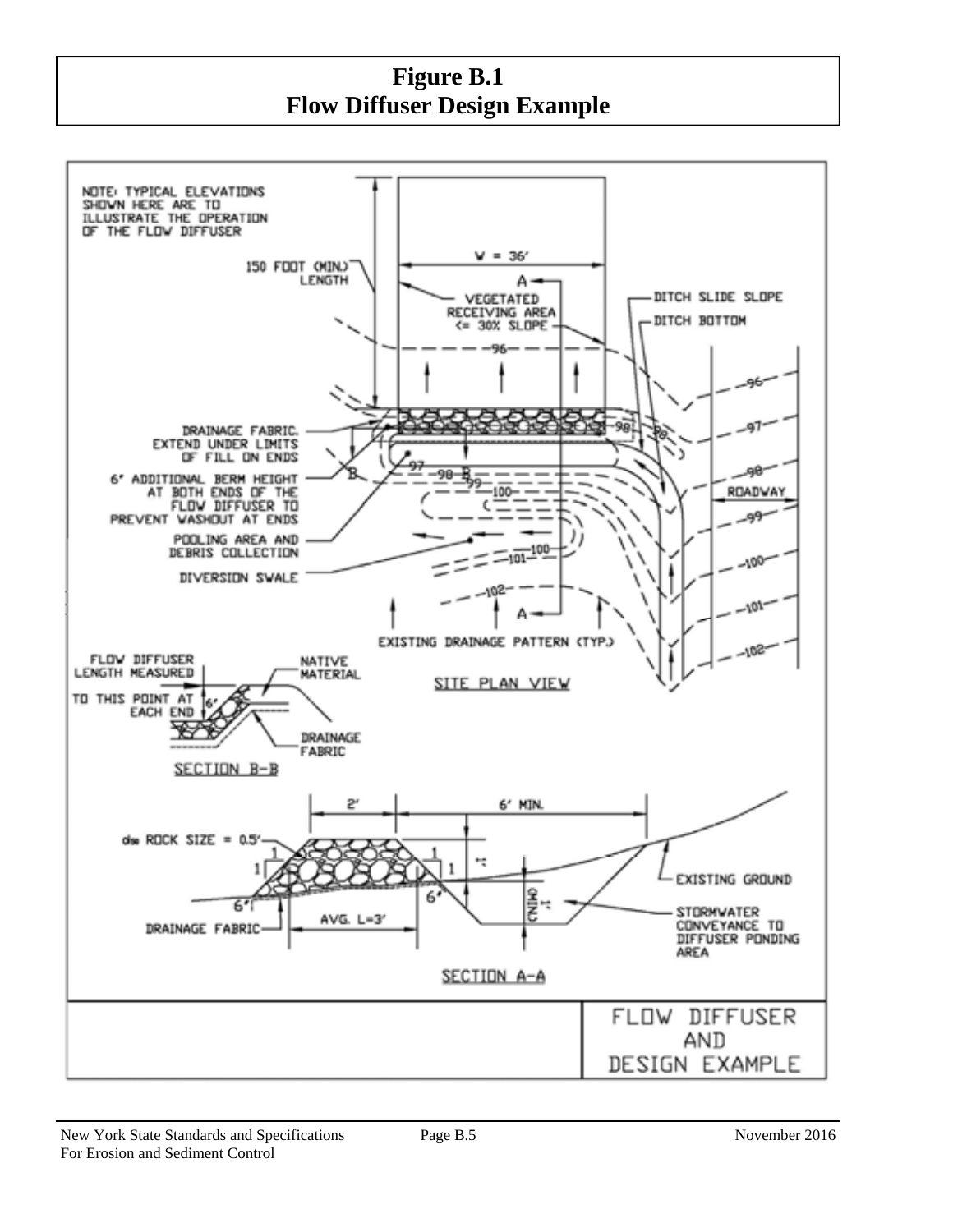### **CEDAR POINT SECTION 3 SEDIMENT BASIN DESIGN EXAMPLE**

Cedar Point is a residential construction project in Cicero, Onondaga County, New York. Section 3 contains quarter acre lots with residential streets on approximately 20.4 acres. A sediment basin will be utilized as a component of the erosion and sediment control plan for this project. It will be located at the storm drainage outlet of the project (See

 Figure B.5). The drainage area to the basin is 14.9 acres. The runoff curve number (RCN) used to calculate the The runoff curve number (RCN) used to calculate the has 1.6 acres of paved roads and gutters; 6.4 acres of below: stormwater runoff for design storms from this drainage area is based on the maximum disturbed construction condition. In this case it means bare soil for all the lot areas and impervious surface for the street area. This drainage area exposed soil in Hydrologic Soil Group (HSG) B; and 6.9 acres of exposed soil in HSG C. This results in a composite RCN of 90. Based on hydrologic data obtained from the Northeast Regional Climate Center (NRCC) and using the HydroCAD computer model, the peak discharge for the 10 year frequency storm is 39.2 cubic feet per second. See Figures B.2 to B.7 that show the development of the hydrology data. The steps to obtain this data are listed

- below:<br>1. Go to the NRCC website, **<u>http://precip.eas.cornell.edu/</u>**.
- 2. Select the tab Data and Products.
- 3. Use the Google Map to zoom into the project and double click.
- 4.From the Products list, select Extreme Precipitation Tables- Text/CSV.
- 5. At the bottom of the page, set smoothing to No, then click Submit.
- 6. Select Save when asked.
- 7. Set Save In to your HydroCAD IDF file or your HydroCAD projects folder.
- 8. Set the name for this file as NY-Cicero.hci.
- 9. Set the file format as "plain text".
- 10. Click save and close the NRCC site.

 protocols. These text files will be converted into rainfall If you are using a different computer program, import the text files into that program in accordance with the programs distribution curves for each specific rainfall frequency.

- 11. Open HydroCAD and click on the calculator icon.
- 12. Click "Rainfall"
- 13. Click "Import Events from IDF"
- 14. Click "Create Mass Curves", then OK.
- 15. Click "Yes" on popup screen to replace the storm events, and accept.

This process imports rainfall values from the 1 year to the 500 year storm. This will be shown on the main screen

when you toggle down the storm event window. Make sure when calculating Tc with HydroCAD that the NRCC 2 year storm value is used for the sheet flow calculation and not the older value. For our example, the 2 year rainfall is 2.37 inches and the 10 year rainfall is 3.39 inches.

The design results are shown on the following Temporary Sediment Basin Design Data Sheet. The instructions for the use of this form are shown on page 5.25.

The outlet for this sediment basin is a skimmer device. It is critical to size the orifice so that the appropriate detention time for dewatering is applied to maximize the basin efficiency. The Dewatering Device standard on page 5.10 sets the criteria for orifice sizing.

 54,000 cubic feet. Therefore, from Figure 5.3 on page 5.11 The Cedar Point Section 3 soils contain approximately 45 % fines (less than the #200 sieve size); therefore the storage volume drawdown time should be a minimum of 48 hours. The dewatering volume is calculated to be approximately of the Dewatering Device standard, enterthe bottom of the chart at 54,000 cubic feet. Travel vertically to the 2 day dewatering time line. Then read across to find the orifice diameter at approximately 4.5 inches.

 to the bottom of the riser (see Figure B.13 on page B.18). The arm length for the skimmer is equal to the hypotenuse of a 45 degree right triangle using the full storage depth as the leg of the triangle (see Figure 5.4 on page 5-12). Our full storage depth is 8 feet. Therefore, the length of the skimmer arm is 8 feet x  $1.414 = 11.3$  feet. Use 12.0 feet for ease of field construction with a four foot flexible coupling

 The design results are shown on the Temporary Sediment Basin Design Data Sheet, Figure B.9 on page B.14.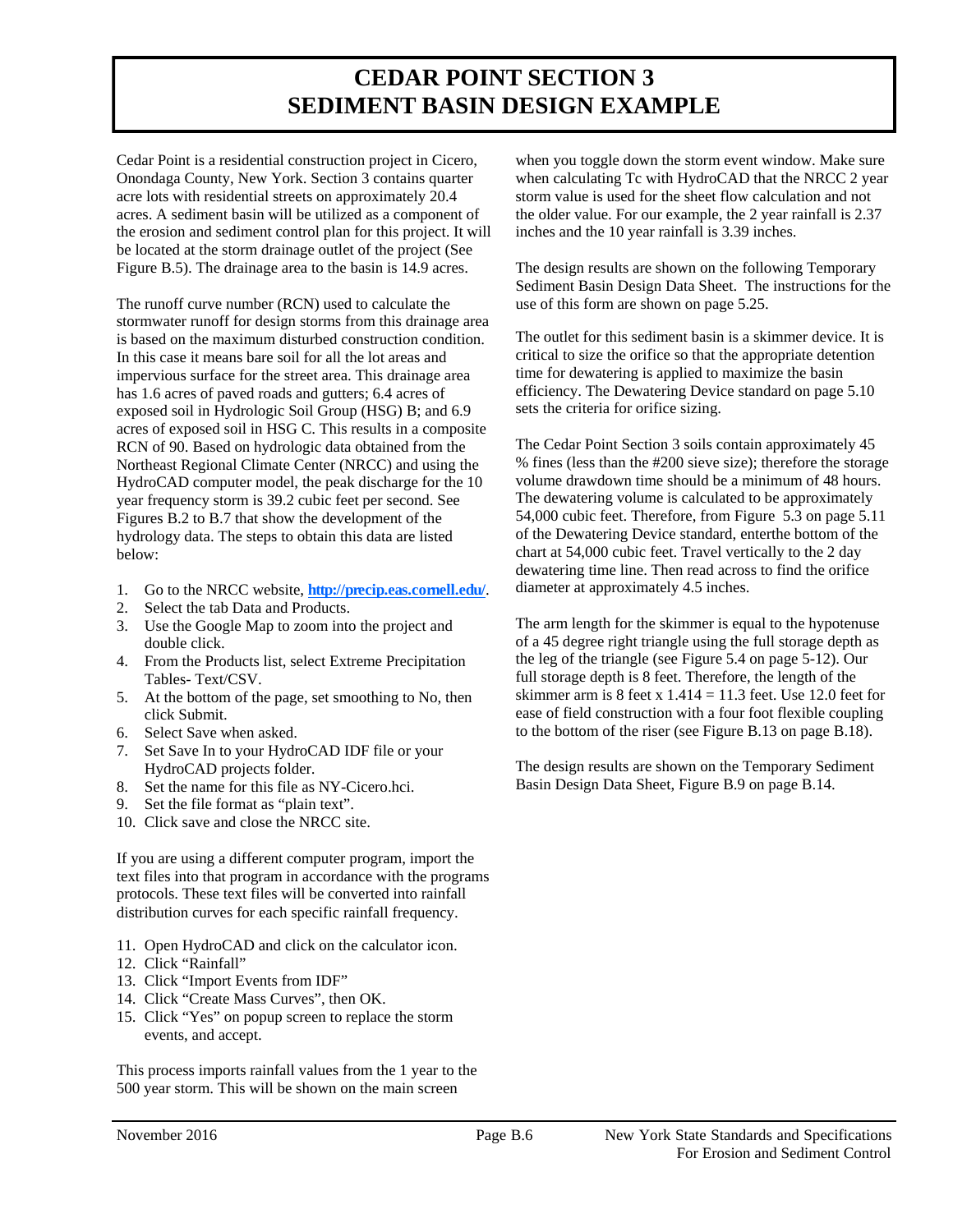## **NRCC Project Locator MapFigure B.2**



New York State Standards and Specifications Page B.7 November 2016 For Erosion and Sediment Control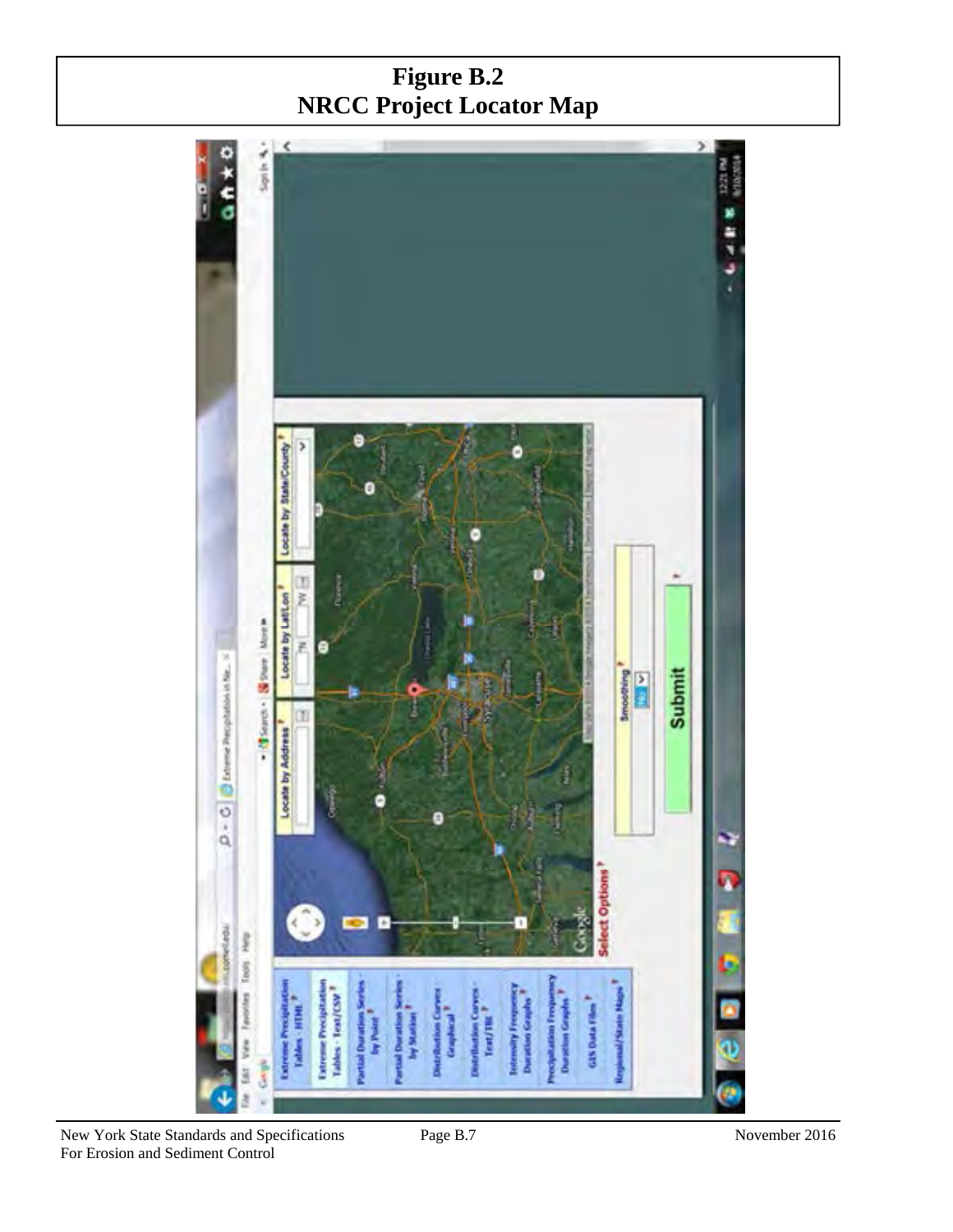## **Figure B.3 NRCC Sediment Basin Location**



 For Erosion and Sediment Control Page B.8 New York State Standards and Specifications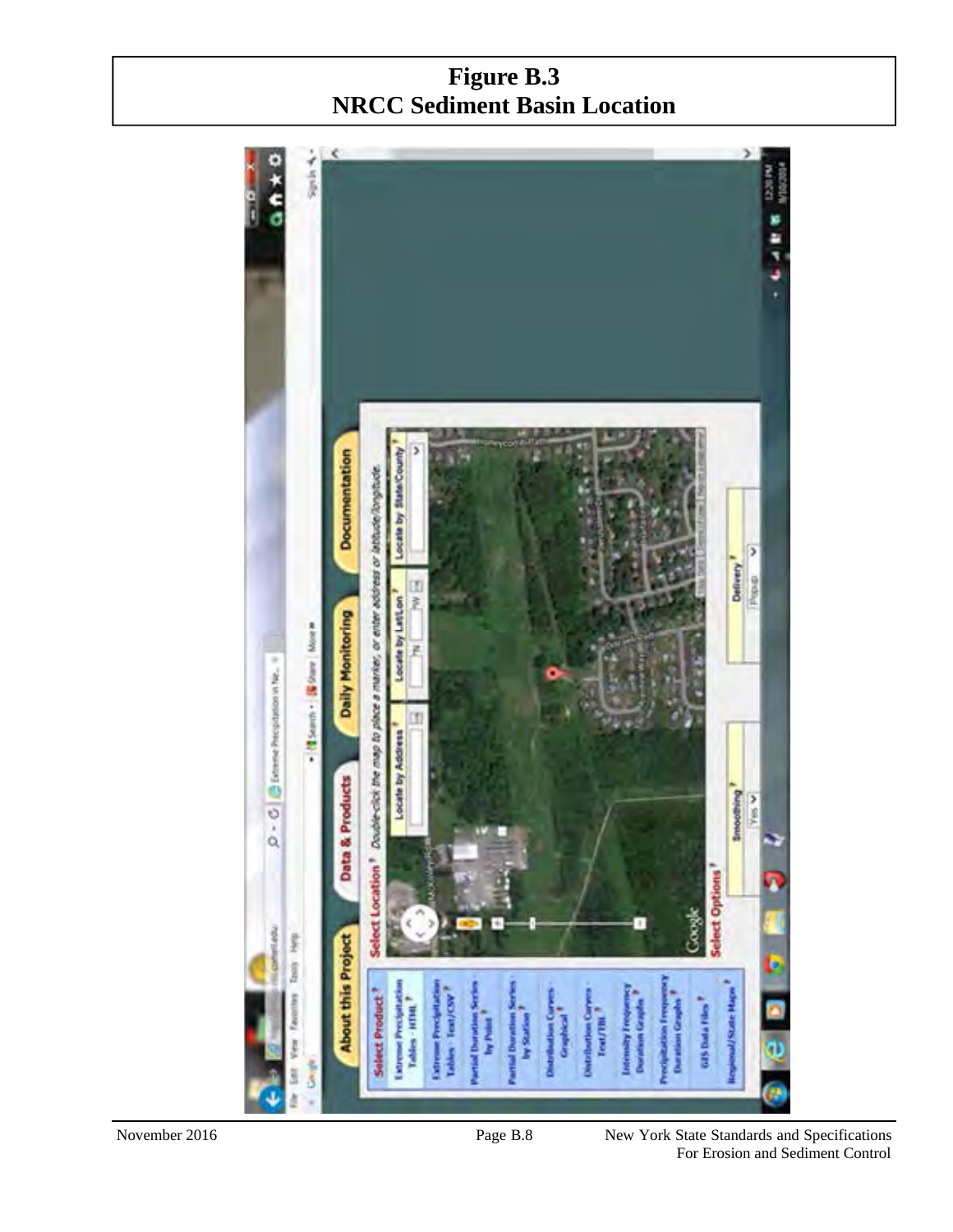**Figure B.4 Cedar Point Google Map Pre-Construction** 

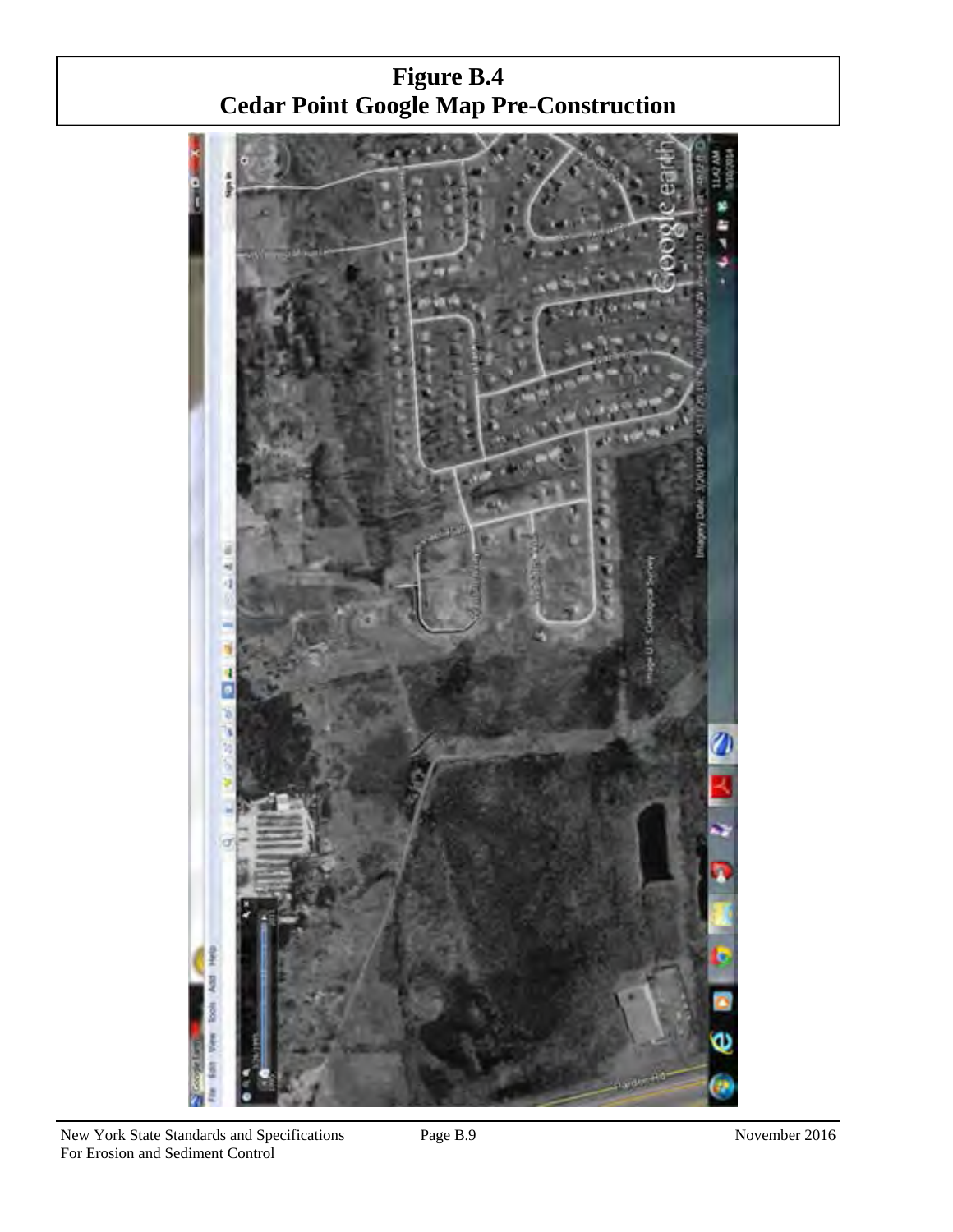**Figure B.5 Cedar Point Site Sediment Basin Photograph** 



November 2016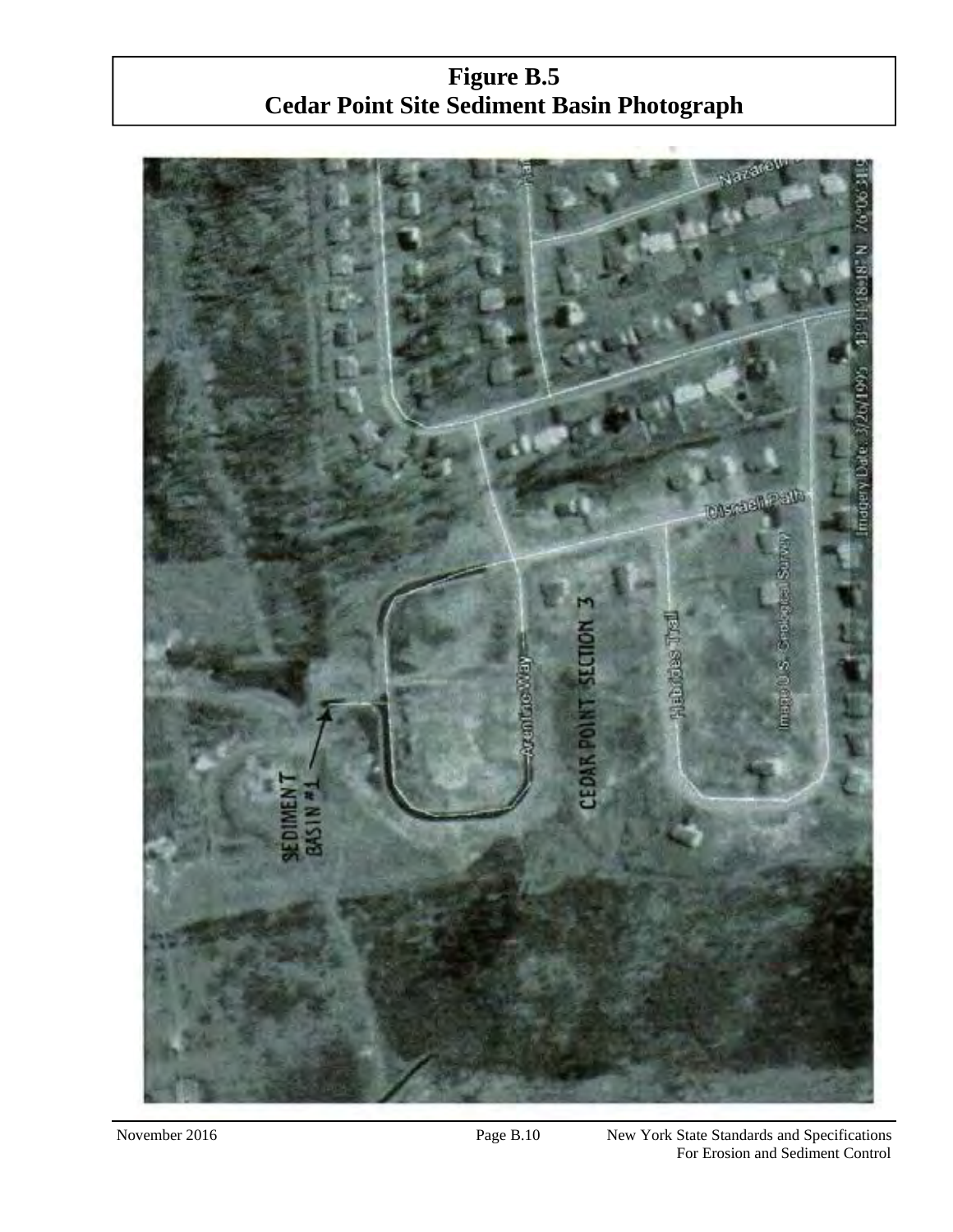## **Figure B.6 NRCC Rainfall Text Table**



New York State Standards and Specifications Page B.11 November 2016 For Erosion and Sediment Control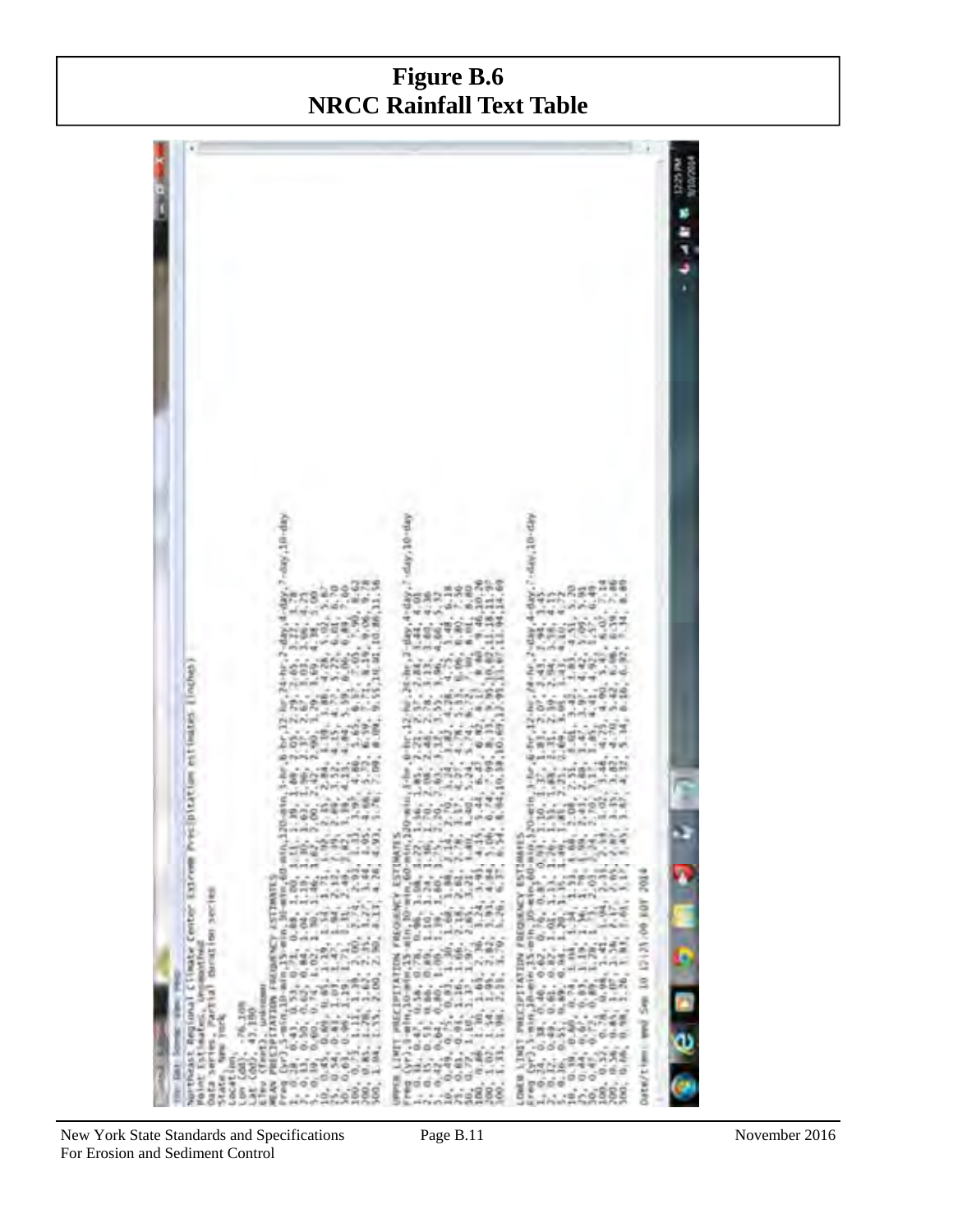### **Figure B.7 HydroCAD Summary Sheet**

|                                               | ×                                       |                                                                                                                                                      |                                                                                    |                                                                        |                                                   |                                                                                 |                                                                        |                                                                       |                | 儿 刘图5 |  |
|-----------------------------------------------|-----------------------------------------|------------------------------------------------------------------------------------------------------------------------------------------------------|------------------------------------------------------------------------------------|------------------------------------------------------------------------|---------------------------------------------------|---------------------------------------------------------------------------------|------------------------------------------------------------------------|-----------------------------------------------------------------------|----------------|-------|--|
| Nated 15 Detail Rent DA - USR For Creat Point | DAZ Is the squer was at translated kits | <b>Will have Alam Rock</b><br>2912AL Dept 27<br>Rundi by SCS TR 20 werdog, UH-GCS, Time Board 5.00.20.00 km; de 0.05 in<br>۰<br>State 1212 in Volume | New griddians (CCB)<br>New griddians hoc C<br>provid reads a guter<br>Description: | Vergrind Avenups<br>18 20% Permissis Avenu<br>19 24% Imperiasion Avenu | Dracygies<br>e de<br>Ã<br>Velocity<br><b>Read</b> | False recognized<br>Studiow Concentrated P<br>Shawl Provi. 5<br><b>SE</b><br>ED | Shallow Concentrated F<br>Simulated Kerns 1 by<br>Figure Nov 2020<br>e | Direct Entry, sever pip<br><b>Hammer</b><br><b>Direct Entry</b><br>開幕 | ı              |       |  |
| <b>Hydrograph</b>   <b>Zumbis</b>             |                                         | l,                                                                                                                                                   | 8<br>家屋製具                                                                          | 3388                                                                   | 糧<br>$\hat{\mathbf{z}}^{\text{e}}$<br>Î           | <b>B.0410</b><br>9A                                                             | 35075<br>Ŗ                                                             | 夥                                                                     | jda<br>36<br>۱ |       |  |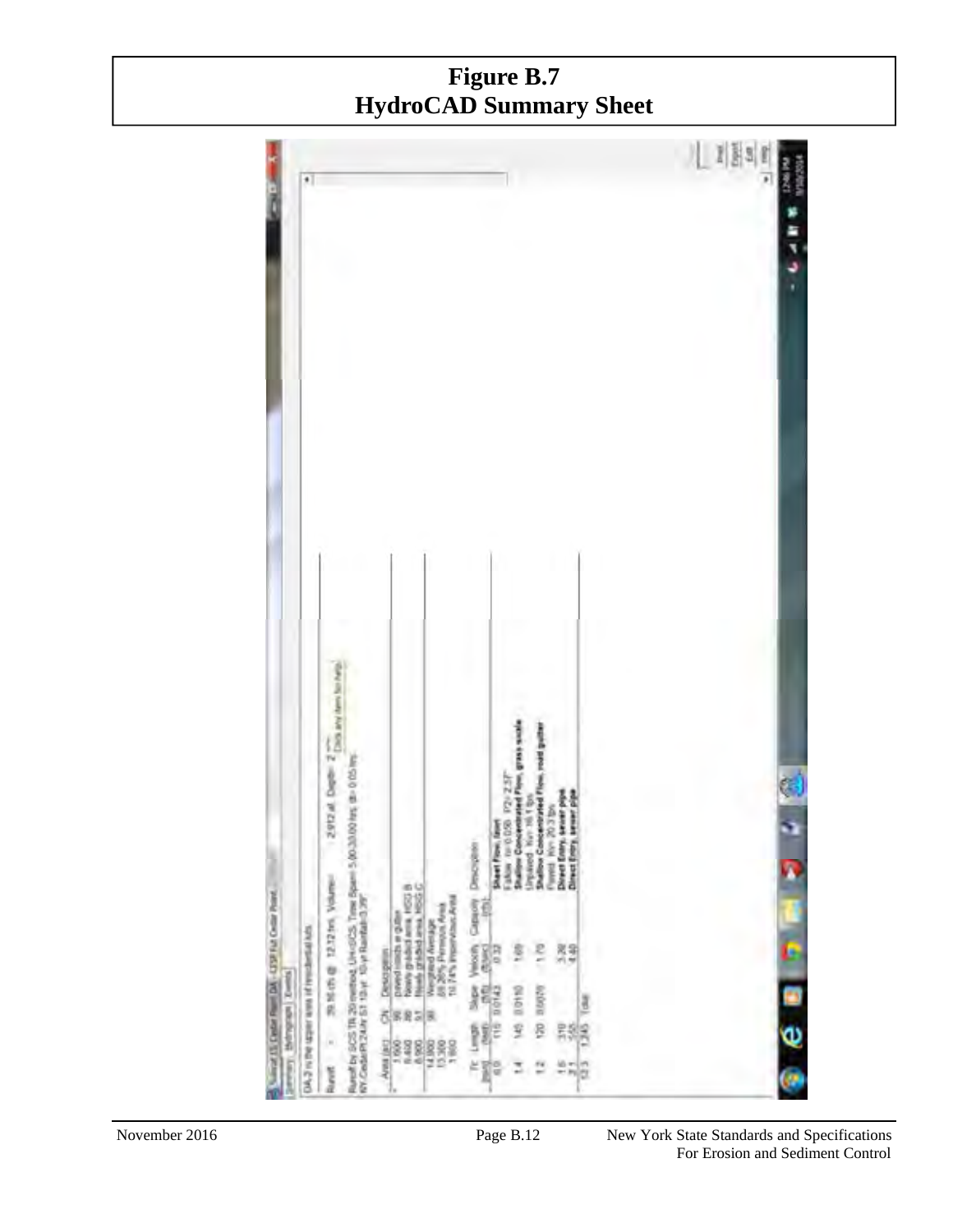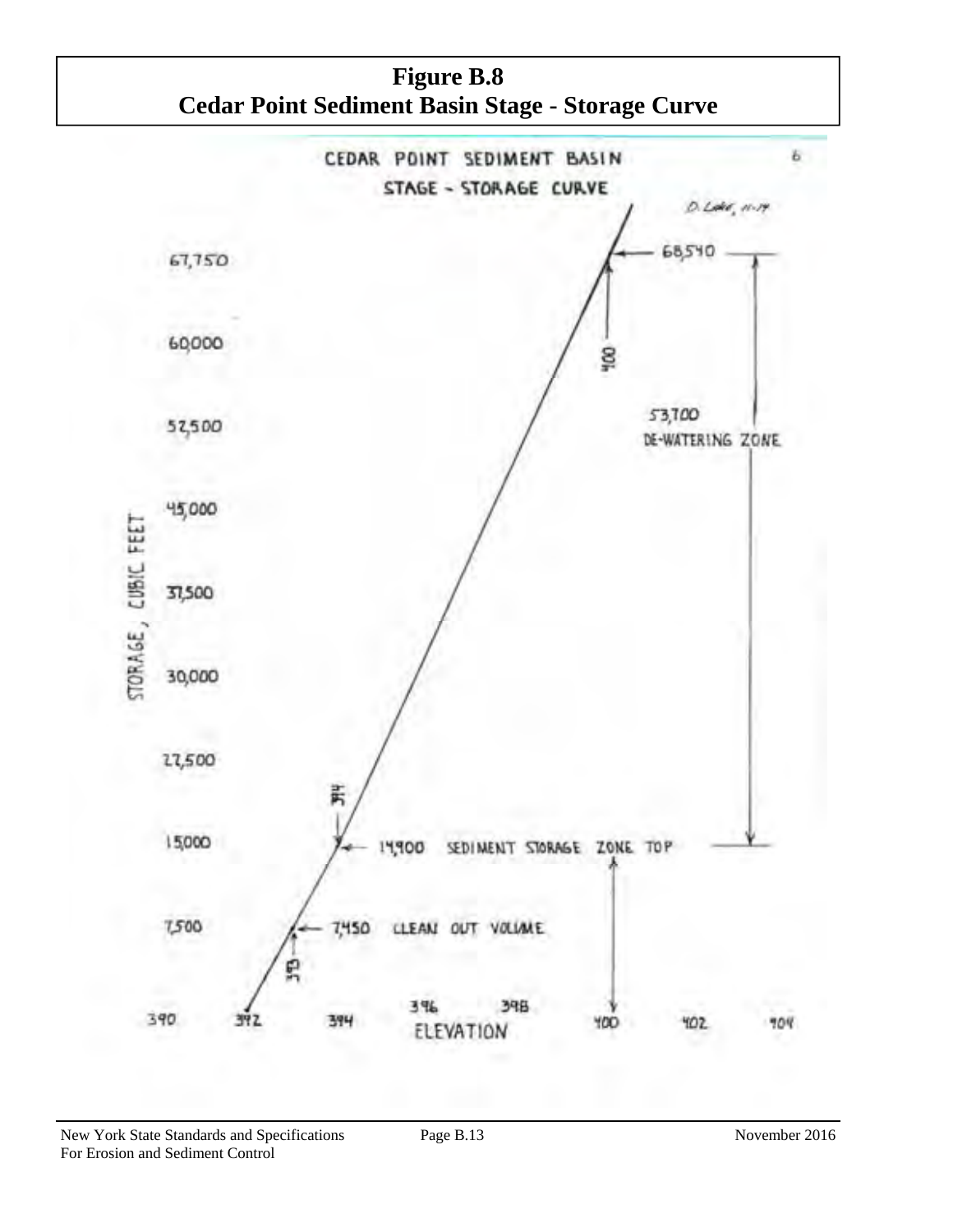### **Temporary Sediment Basin Design Data SheetFigure B.9**

### TEMPORARY SEDIMENT BASIN DESIGN DATA SHEET

| Computed by $D \cdot \text{LaHe}$ Date<br>Date ______<br>Project Cedar Point Section 3 Basin #<br>Location $Cicero$ , $NY$ Total Area draining to basin ( $50$ Ac.) $14.9$<br>Acres                                                                                                                                                                                                                                                                                                                                                                                                                                                                                                                                                                                                                                                                                                                                          |
|------------------------------------------------------------------------------------------------------------------------------------------------------------------------------------------------------------------------------------------------------------------------------------------------------------------------------------------------------------------------------------------------------------------------------------------------------------------------------------------------------------------------------------------------------------------------------------------------------------------------------------------------------------------------------------------------------------------------------------------------------------------------------------------------------------------------------------------------------------------------------------------------------------------------------|
| <b>BASIN SIZE DESIGN</b>                                                                                                                                                                                                                                                                                                                                                                                                                                                                                                                                                                                                                                                                                                                                                                                                                                                                                                     |
| 1. Sediment storage zone volume = 1,000 cu. ft. x number of disturbed acres = $4900$ cu. ft., Top of Zone Elev. 394.<br>Dewatering zone volume = 3,600 cu. ft. x number of drainage area acres = 53640cu. ft., Top of Zone Elev. $\triangle$ OO.<br>2.<br>3. Length to width ratio = $3.4:1$<br>4. A. Cleanout at 50% of sediment storage zone volume, Elev. 393, 0<br>B. Distance below top of riser 7.0 feet<br>5. Minimum surface area is larger of 0.01 Q <sub>00</sub> $\Omega$ , $\frac{39}{9}$ or, 0.015 DA = $\Omega$ , 22 use $\Omega$ , 4 acres                                                                                                                                                                                                                                                                                                                                                                    |
| <b>DESIGN OF SPILLWAYS &amp; ELEVATIONS</b>                                                                                                                                                                                                                                                                                                                                                                                                                                                                                                                                                                                                                                                                                                                                                                                                                                                                                  |
| Runoff<br>6. $Q_{p(10)} =$ 39.2<br>cfs (Attach runoff computation sheets)<br>Pipe Spillway (Qpt)<br>7. Min. pipe spillway cap., $Q_{ps} = 0.2 \times \underline{14.9}$ Drainage Area, acres = 3 cfs<br>8. H, head = $8$ ft. Barrel length = $60$ ft<br>9. Barrel: Diam. $12$ inches; $Q_{\text{pt}} = (Q)$ <b>9.1</b> x (cor.fac.) $1.04 = 9.5$ cfs.<br>10. Riser: Diam. 21 inches; Length 7.5 ft.; h = 1.0 ft. Crest Elev. 400.0<br>11. Trash Rack: Diameter = $\overline{30}$ inches; H, height = $\sqrt{1}$ inches<br><b>Emergency Spillway Design</b><br>12. Emergency Spillway Flow, Q <sub>10</sub> = Q <sub>p</sub> - Q <sub>19</sub> = _39, 2_ - _9, 5_ = _29, 7_cfs.<br>13. Width 12 ft; H <sub>p</sub> 1, O ft Crest elevation 401. O : Design High Water Elev. 402. O<br>Entrance channel slope 2_______________%; Top of Dam Elev. 403.0<br>3<br>Exit channel slope<br>ANTI-SEEP COLLAR/SEEPAGE DIAPHRAGM DESIGN |
| Collars:<br>14. y = $\frac{1}{2}$ , 5 ft; z = 2, 5 :1; pipe slope = 1 %, L <sub>2</sub> = 51 ft.<br>Use $2$ collars, $4'$ - $9$ inches square; projection = $1.8$ ft.<br>Diaphragms:<br>width ft.<br>height<br><b>ft.</b><br>#<br>DEWATERING ORIFICE SIZING<br>(Determined from the Dewatering Device Standard)                                                                                                                                                                                                                                                                                                                                                                                                                                                                                                                                                                                                              |
| 15. Dewatering orifice diameter = $4.5$ inches. Skimmer X or Riser ___ (check one)                                                                                                                                                                                                                                                                                                                                                                                                                                                                                                                                                                                                                                                                                                                                                                                                                                           |

16. Design dewatering time 2 days (Min. 2 days required)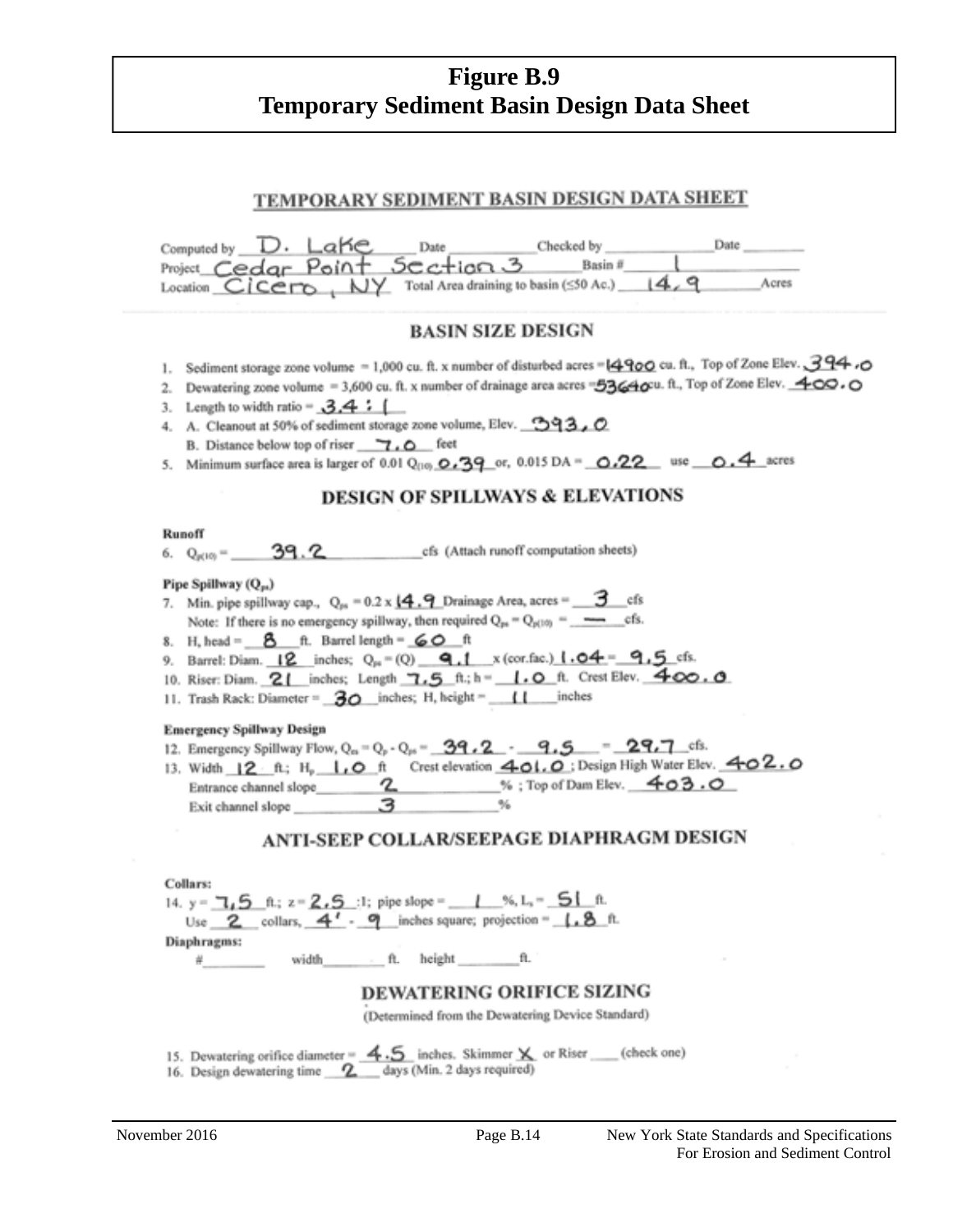

 **Temporary Sediment Basin Profile DetailFigure B.10** 

New York State Standards and Specifications Page B.15 November 2016 For Erosion and Sediment Control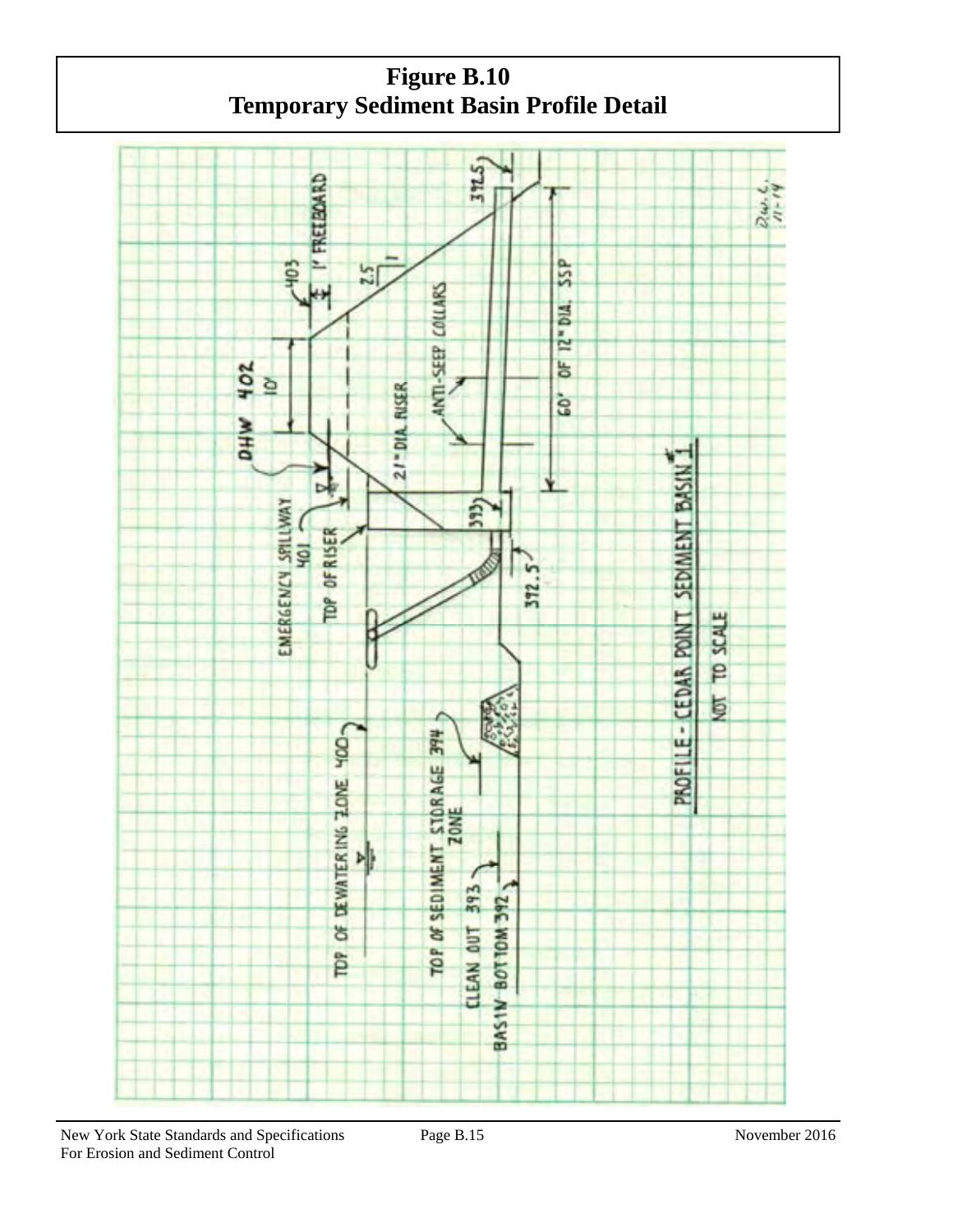**Figure B.11 Temporary Sediment Basin Spillway Detail** 

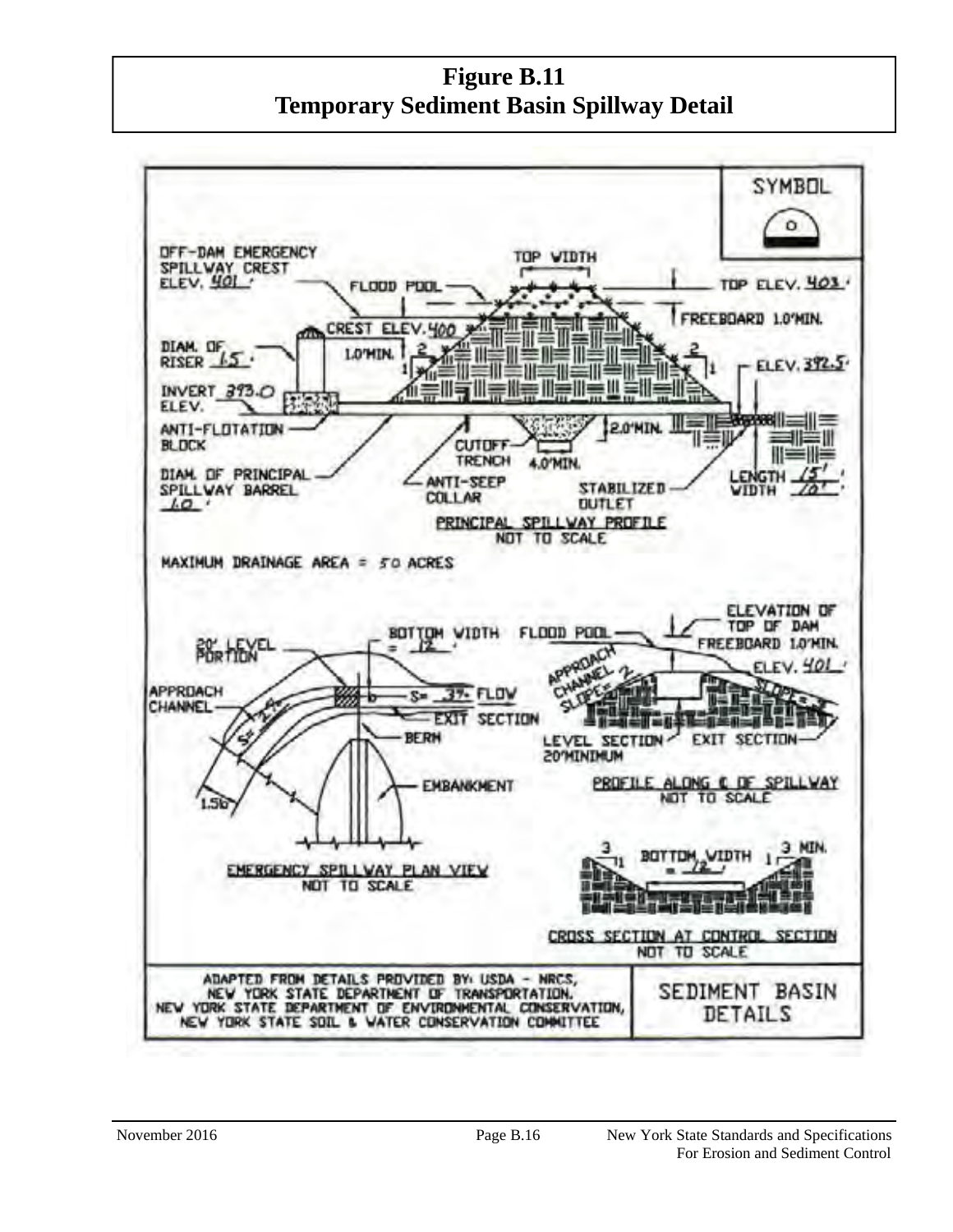## **Figure B.12 Skimmer Orifice Design Chart**